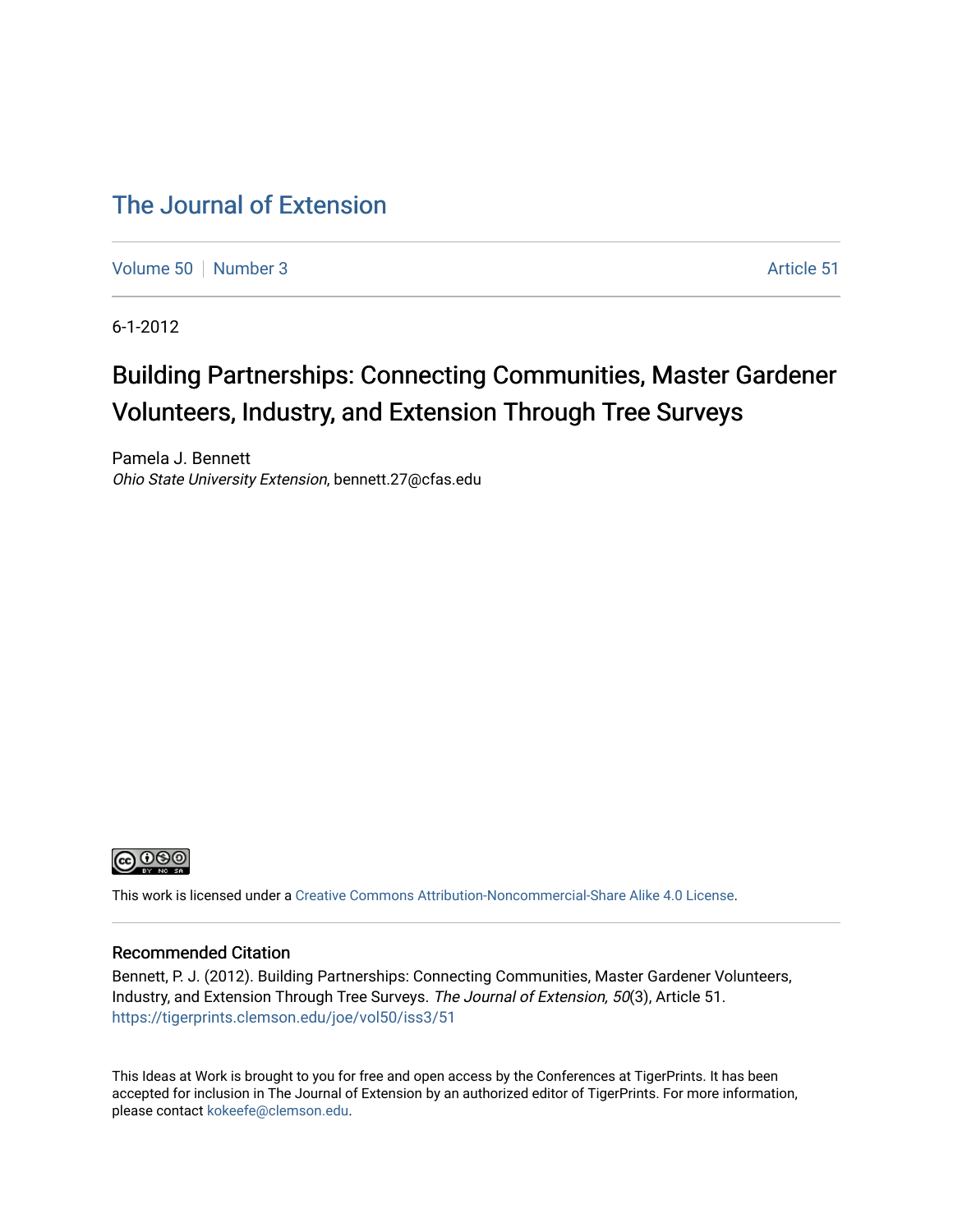

**June 2012 Volume 50 Number 3 Article Number 3IAW5**

[Return to Current Issue](http://www.joe.org/joe/2012june/)

## **Building Partnerships: Connecting Communities, Master Gardener Volunteers, Industry, and Extension Through Tree Surveys**

**Pamela J. Bennett** State Master Gardener Volunteer Coordinator, Horticulture Educator Ohio State University Extension Springfield, Ohio [bennett.27@cfaes.osu.edu](mailto:bennett.27@cfaes.osu.edu)

*Abstract: Extension, Master Gardener volunteers, and industry professionals can partner in order to provide a significant benefit to a community. The result of this partnership and subsequent tree inventory provides communities with an essential street tree management tool at a substantial cost savings. In addition, there is a greater awareness among the partners regarding their assets and abilities that can lead to a positive impact on a community.*

## **Introduction**

Ohio State University Extension's (OSUE) signature program, Why Trees Matter, is designed to raise the awareness and demonstrate the social, economic and environmental benefits of urban and community forests. One component of the program is using volunteers to conduct community street tree inventories. Master Gardener volunteers (MGV) and others have been used for this purpose (Prochaska & Hoffman, 2010) with minimal training. Individuals are motivated to participate in this type of project when they learn new skills and have an interest in helping the environment and promoting community betterment (Cleveland & Thompson, 2007). Today's emphasis on environmental issues, such as storm water management and retention, as well as sustainability efforts, make it even more essential to inform and educate clients and public officials regarding the benefits of trees. Bringing volunteers, industry professionals, and municipal staff together for a common cause strengthens these relationships with Extension.

The common bid price for a professional company conducting an inventory can be somewhere around \$3.00 per tree (Sydnor, Subburayalu, & Bennett, 2011). Many small to medium-sized communities do not have arborists, the capacity, or the funding to conduct tree inventories. With Extension's leadership and community partners, an inventory can be completed that can lead to stronger relationships among the organizations as well as a significant cost-savings.

## **Method for Inventory**

Extension provides leadership to this effort by organizing the partners and identifying skill sets. Typically the industry, along with Extension, provides the knowledge and skills to teach species identification and measurement techniques. Extension also brings organizational skills and volunteer training capabilities to the table. Municipal staff helps to identify areas to survey and ensure that community officials are aware of the project.

Volunteers conducting the inventory are trained by Extension staff and industry partners on tree identification (to the genus) and on how to use the Biltmore stick and diameter tape to measure diameter. They learn to measure a tree at diameter at breast height (dbh). Prior to conducting an inventory, a practice run is recommended. Inventory a small population of trees (e.g., located in a park or cemetery) to gain experience needed for a larger project.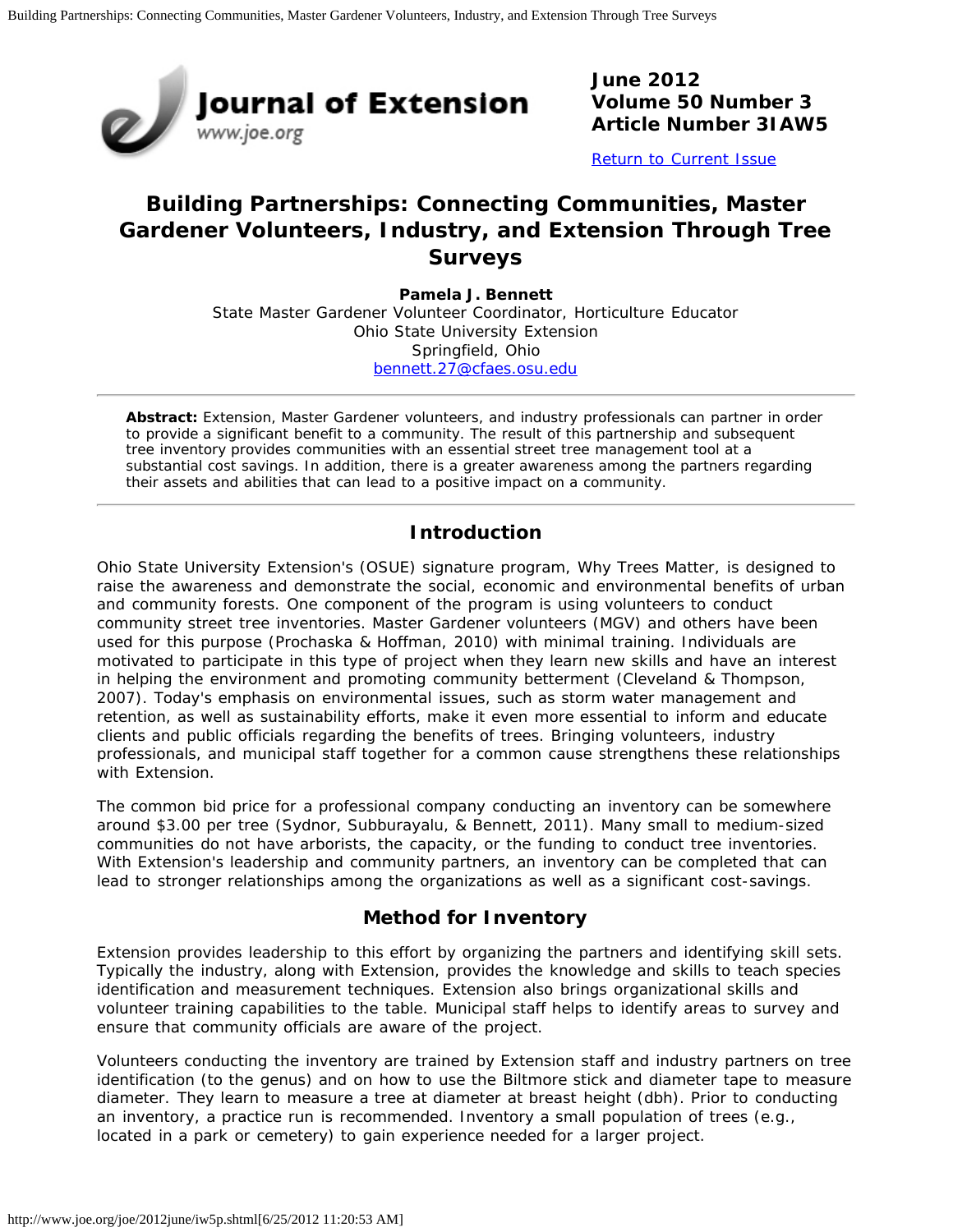Extension pairs volunteers and industry professionals ahead of time in teams of two and assigns a geographical area to be measured. Extension staff serves as floaters and are available via cell phone for questions. Each team is provided with measuring tools, spreadsheet, clipboard, pencils, and any tree identification resources that might be helpful. In addition, bottled water, and breaks are provided as needed.

Data analysis begins after measurement is completed. The inventory and measurements are entered into the i-Tree software analysis program, a research-based tree analysis program. The i-Tree software is freely accessible and can be found at  $\langle h(t) \rangle$  //www.itreetools.org >. This peerreviewed software provides a better understanding of the economic and environmental benefits and services urban trees provide.

## **Benefits**

The benefits of this partnership are numerous. The effort leads to a raised awareness in industry professionals and community leaders regarding the passion and commitment of the MGVs to their community and the environment. Many are introduced to the MGV program for the first time.

The street tree survey and the economic and environmental data provided by the i-Tree software can be used by public officials to guide them in their tree maintenance and planting decisions. The survey is valuable in determining if there is a lack of diversity in tree species as well as bringing to light potential problem areas. For instance, in communities affected by emerald ash borer, managers will learn the number of ash trees that will need to be addressed (Bennett & Chatfield, 2010).

Industry representatives can use the data to promote and market trees and the need for tree planting programs in the community. They can also work with Extension to host tree-planting events and educational programs throughout the year.

MGVs gain a better understanding of the green industry by working side by side with professionals as well as an understanding of the challenges faced by community leaders in tree planting and maintenance issues during tough economic times. In addition, MGVs, and in some cases, municipal staff, gain new skills by learning tree species and measuring techniques.

Finally, there can be great benefits to all parties involved if time is given to publicize and raise public awareness during the process. Using the data obtained by the software, the participants can raise the awareness in the community as to the value of the public trees and the importance in maintaining them as well as the overall Extension MGV program.

### **Drawbacks**

Volunteers may not be able to identify all of the trees. Industry professionals can be a great resource. If the team is not able to identify a tree at the time of the inventory, they can make note of this, and a professional can go back and confirm the identification.

Volunteers may be inconsistent in measuring dbh. Thorough training and stressing the importance of accurate measurement helps to prevent this. In addition, during the practice run, professionals should monitor the volunteers to make sure they are doing it correctly.

Staff should stress that volunteers are not to analyze a tree for its structural integrity. They do not have the skills for this. Therefore, if they see a tree that might be a suspected hazard tree, they make note of this on the spreadsheet. The professionals follow up on this and make a determination.

## **Conclusion**

Conducting a public street tree inventory is an excellent way to bring together entities that normally wouldn't work together for a common cause. Extension obtains recognition and increased awareness by providing leadership to this effort. The likelihood of a small to medium community having the economic means to hire someone to conduct an inventory is slim. Therefore, the MGVs and industry professionals help to fill this void. The benefits of having a